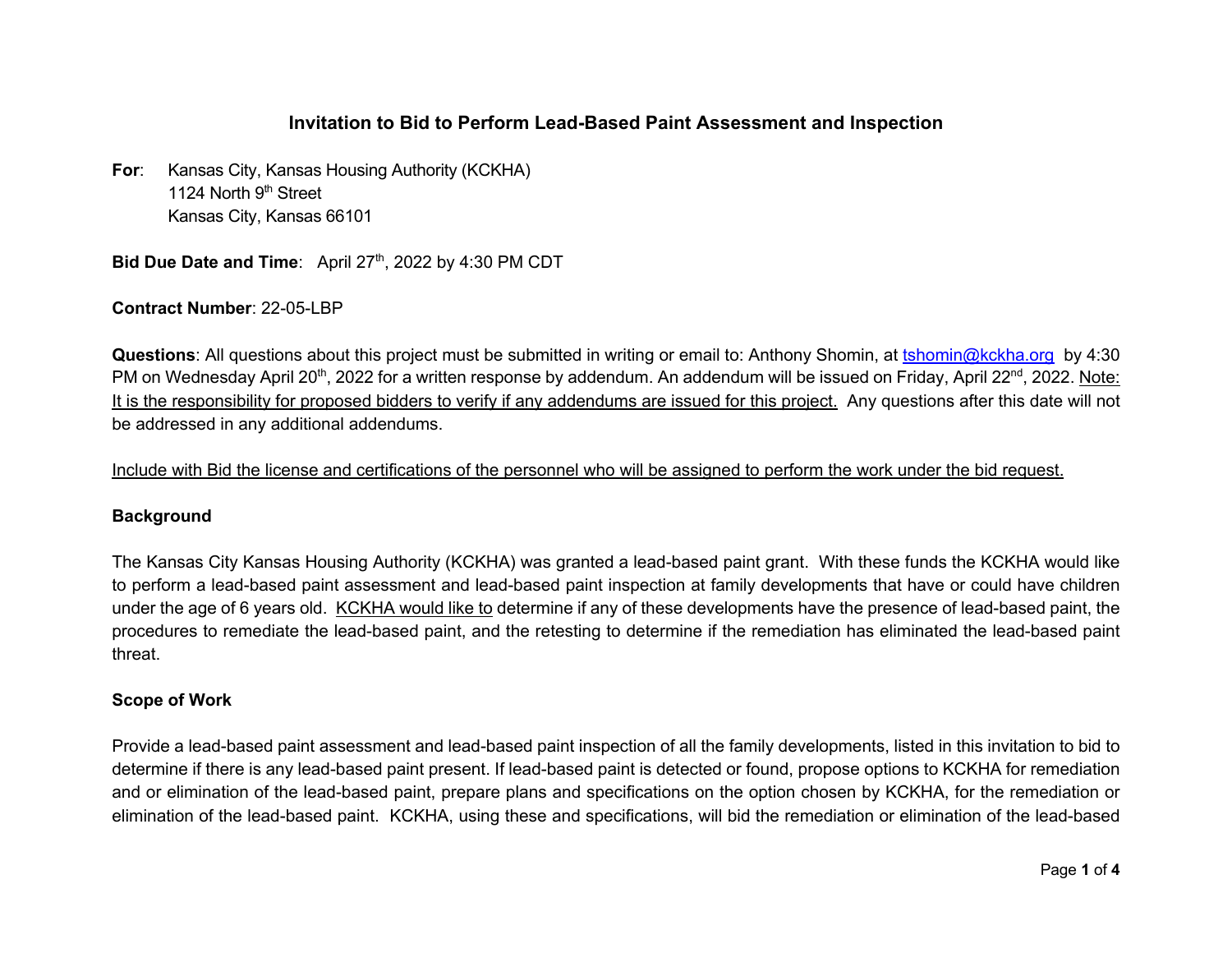hazard. After remediation or elimination of the lead-based paint threat, retest the development to determine if the development is leadbased paint free, or the lead -based paint hazard has been remediated.

All assessments and lead-based paint inspection shall be in conformance with HUD guidelines as outlined at:

The HUD Guidelines for the Evaluation and Control of Lead-based Paint in Housing | HUD.gov / U.S. Department of Housing and Urban Development (HUD)

https://www.hud.gov/program\_offices/healthy\_homes/lbp/hudguidelines

The HUD regulations will dictate dwelling units to be assessed and inspected, and will dictate the selection of sample units, number of units to be tested, and areas to be assessed and inspected in developments with similar units, built with similar materials and built at approximately the same time.

Site access shall be coordinated with Anthony Shomin, tshomin@kckha.org or by telephone (913-279-3436).

Check potential lead-containing paint with an XRF. Surfaces to be sampled will include a representative door, window, jam, molding, painted floor, cabinet, wall, ceiling, piping, and exterior painted window frames, sashes, and walls. Sampling is contingent on what can be safely reached using a ladder. If the results of the XRF are inconclusive, then physical samples will be taken and tested to determine if lead-based paint is present.

All work will be performed by a State of Kansas licensed and certified lead inspector.

The inspector shall ensure chain of custody and accountability of all samples and use a form to handle and transport the samples to the designated laboratory.

The inspector shall provide all necessary tools and equipment needed to perform this scope of work.

Submit bids as lump sum not-to-exceed inclusive of all expenses, equipment charges, lab fees, etc. Material samples based on a three (3) day lab turn time. Also include the cost per sample. The actual number of samples collected will be invoiced.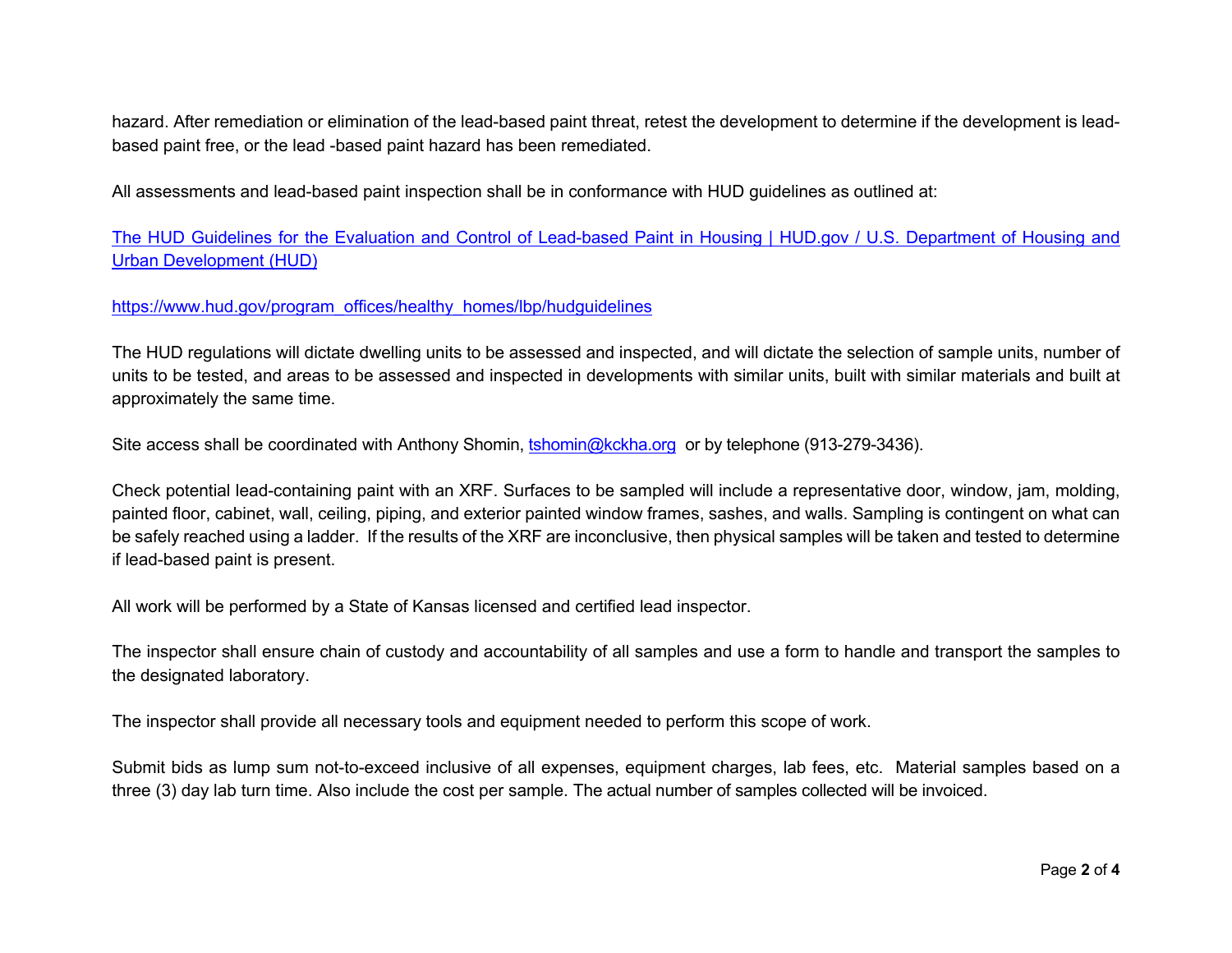**Deliverables**: Opinion Letter (one for each development site)

Assessment Data XRF Specifications and Data Plans and Specifications (as needed) Sampling Data and Results Licenses and Certifications Retesting and or Reinspection results

# **DEVELOPMENTS FOR LEAD-BASED PAINT ASSESSMENT AND INSPECTION KANSAS CITY KANSAS HOUSING AUTHORITY**

| <b>AMP</b>                         | <b>DEVELOPMENT</b>        | <b>LOCATION</b>               | <b>Year Built</b> | <b>BUILDINGS</b> |                | <b>Dwelling Unit Size</b> |          |          |               |                   |               |          | <b>Total</b> |
|------------------------------------|---------------------------|-------------------------------|-------------------|------------------|----------------|---------------------------|----------|----------|---------------|-------------------|---------------|----------|--------------|
| #                                  | <b>NAME</b>               |                               |                   | <b>Dwelling</b>  | Other          | 0BR                       | 1BR      | 2BR      | 3BR           | 4BR               | 5BR           | 6BR      | <b>Units</b> |
| K1-51                              | Juniper Gardens           | 3rd St. and Walker Ave.       | 1962              | 66               |                | 0                         | 84       | 92       | 84            | 5                 | 0             | 0        | 265          |
| K1-52<br>Family<br>North           | St. Margaret's Park       | Mill St. and Gilmore Ave.     | 1963              | 50               | $\overline{2}$ | $\Omega$                  | 10       | 30       | 44            | $12 \overline{ }$ | 4             | $\Omega$ | 100          |
|                                    | <b>Belrose Manor</b>      | 40th Ave. & Mission Rd.       | 1969              | 45               |                | 0                         | 6        | 36       | 36            | 8                 | 4             | 0        | 90           |
|                                    | <b>Grandview Park</b>     | 14th St. and Ray Ave.         | 1970              | 20               | 0              | 0                         | 0        | 0        | 32            | 6                 | 2             | $\Omega$ | 40           |
| K1-53<br>Family<br>South           | Cyrus K. Holiday          | 1700 Blk of 35th and 37th St. | 1967              | 26               |                | $\Omega$                  | 4        | 16       | 32            | 6                 | $\mathcal{P}$ | $\Omega$ | 60           |
|                                    | Douglas Heights           | 42nd St. & Lawrence Dr.       | 1972              | 27               |                | 0                         | 0        | 39       | 42            | 14                | 4             | 0        | 99           |
|                                    | <b>Chalet Manor</b>       | Birch St. and Ruby Ave.       | 1971              | 17               |                | 0                         | 0        | 2        | 54            | 6                 | 4             | $\Omega$ | 66           |
| K1-54<br>Scattered<br><b>Sites</b> | <b>Scattered Sites 7</b>  | Scattered                     | 1970              | 6                | $\Omega$       | $\Omega$                  | $\Omega$ | $\Omega$ | 24            | $\mathbf{0}$      | $\Omega$      | $\Omega$ | 24           |
|                                    | <b>Scattered Sites 9</b>  | Scattered                     | 1973              | 15               | 0              | $\mathbf{0}$              | 0        | 4        | 22            | 2                 | 2             | $\Omega$ | 30           |
|                                    | Scattered Sites 10        | Scattered                     | 1973              | 21               | 0              | 0                         | 0        | 0        | 40            | 2                 | 0             | $\Omega$ | 42           |
|                                    | <b>Scattered Sites 15</b> | No. 46th St. & Oak Ave.       | 1973              | 20               | $\Omega$       | $\Omega$                  | $\Omega$ | $\Omega$ | 13            | 4                 | $\mathcal{P}$ |          | 20           |
|                                    | <b>Scattered Sites 21</b> | Scattered                     | 1979              | 4                | 0              | $\mathbf{0}$              | 0        | 8        | $\Omega$      | $\mathbf{0}$      | 0             | $\Omega$ | 8            |
|                                    | <b>Scattered Sites 23</b> | So. 73rd St. & Kansas Ave.    | 1982              | 19               | $\Omega$       | 0                         | $\Omega$ | 38       | $\Omega$      | $\mathbf{0}$      | 0             | $\Omega$ | 38           |
|                                    | <b>Scattered Sites 25</b> | 1330-34 N. 78th St.&3rd St    | 1965/2013         | 4                |                | 0                         | $\Omega$ | 10       | $\mathcal{P}$ | 0                 | 0             | $\Omega$ | 12           |